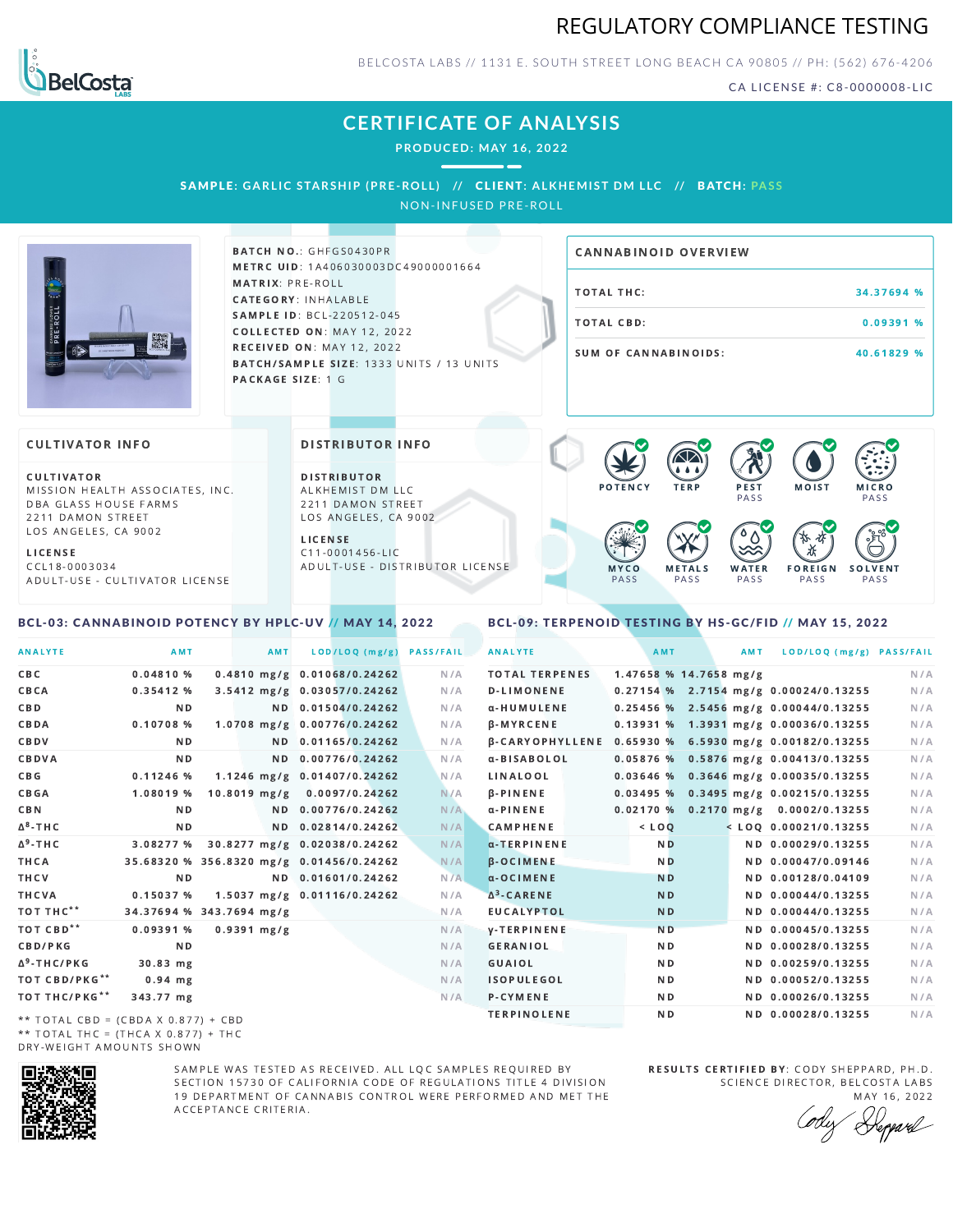# REGULATORY COMPLIANCE TESTING

### <span id="page-1-0"></span>BCL-13: PESTICIDE TESTING BY GC/MS // MAY 15, 2022

| <b>ANALYTE</b>         | <b>LIMIT</b>  | $AMT(\mu g/g)$ | LOD/LOQ (µg/g)  | <b>PASS/FAIL</b> |
|------------------------|---------------|----------------|-----------------|------------------|
| <b>CAPTAN</b>          | $0.7 \mu g/g$ | N <sub>D</sub> | 0.03045/0.09222 | <b>PASS</b>      |
| CHLORDANE              | Any amt       | ND.            |                 | <b>PASS</b>      |
| <b>CHLORDANE CIS</b>   |               | ND.            | 0.01077/0.03265 | N/A              |
| <b>CHLORDANE TRANS</b> |               | N <sub>D</sub> | 0.0103/0.03115  | N/A              |
| <b>CHLORFENAPYR</b>    | Any amt       | N D            | 0.02321/0.07028 | <b>PASS</b>      |

| <b>ANALYTE</b>                      | LIMIT         | $AMT(\mu g/g)$ | LOD/LOQ (µg/g)  | <b>PASS/FAIL</b> |
|-------------------------------------|---------------|----------------|-----------------|------------------|
| <b>CHLORPYRIFOS</b>                 | Any amt       | N D            | 0.01083/0.03288 | <b>PASS</b>      |
| <b>DICHLORVOS</b>                   | Any amt       | N D            | 0.0114/0.03456  | <b>PASS</b>      |
| <b>METHYL PARATHION</b>             | Any amt       | ND.            | 0.01308/0.03966 | <b>PASS</b>      |
| PENTACHLORONI-<br><b>TROBENZENE</b> | $0.1 \mu g/g$ | ND.            | 0.0136/0.04128  | <b>PASS</b>      |
|                                     |               |                |                 |                  |

### BCL-05: RESIDUAL PESTICIDE ANALYSIS BY LC-MS/MS ESI // MAY 15, 2022

| <b>ANALYTE</b>             |               | LIMIT AMT $(\mu g/g)$ | LOD/LOQ (µg/g) | <b>PASS/FAIL</b> | <b>ANALYTE</b>          |               | LIMIT AMT (µg/g) | LOD/LOQ (µg/g) PASS/FAIL |      |
|----------------------------|---------------|-----------------------|----------------|------------------|-------------------------|---------------|------------------|--------------------------|------|
| ABAMECTIN                  | $0.1 \mu g/g$ | N D                   | 0.01153/0.04   | PASS             | <b>METALAXYL</b>        | $2 \mu g/g$   | N D              | 0.00503/0.02             | PASS |
| <b>ACEPHATE</b>            | $0.1 \mu g/g$ | N D                   | 0.00368/0.02   | PASS             | <b>METHIOCARB</b>       | Any amt       | N D              | 0.00503/0.02             | PASS |
| ACEQUINOCYL                | $0.1 \mu g/g$ | N D                   | 0.00417/0.02   | PASS             | METHOMYL                | 1 $\mu$ g/g   | N D              | 0.00494/0.02             | PASS |
| ACETAMIPRID                | $0.1 \mu g/g$ | N D                   | 0.00464/0.02   | PASS             | <b>MEVINPHOS</b>        | Any amt       | N D              |                          | PASS |
| <b>ALDICARB</b>            | Any amt       | N D                   | 0.01109/0.04   | PASS             | <b>MEVINPHOSI</b>       |               | N D              | 0.00163/0.0084           | N/A  |
| <b>AZOXYSTROBIN</b>        | $0.1 \mu g/g$ | N D                   | 0.00639/0.02   | PASS             | <b>MEVINPHOS II</b>     |               | N D              | 0.00542/0.0316           | N/A  |
| <b>BIFENAZATE</b>          | $0.1 \mu g/g$ | N D                   | 0.00355/0.02   | PASS             | <b>MYCLOBUTANIL</b>     | $0.1 \mu g/g$ | N D              | 0.00867/0.04             | PASS |
| <b>BIFENTHRIN</b>          | $3 \mu g/g$   | N D                   | 0.00473/0.04   | PASS             | <b>NALED</b>            | $0.1 \mu g/g$ | N D              | 0.00328/0.02             | PASS |
| <b>BOSCALID</b>            | $0.1 \mu g/g$ | N D                   | 0.00494/0.02   | PASS             | OXAMYL                  | $0.5 \mu g/g$ | N D              | 0.00455/0.02             | PASS |
| <b>CARBARYL</b>            | $0.5 \mu g/g$ | N D                   | 0.00295/0.02   | PASS             | <b>PACLOBUTRAZOL</b>    | Any amt       | N D              | 0.00714/0.04             | PASS |
| CARBOFURAN                 | Any amt       | N D                   | 0.00613/0.02   | PASS             | PERMETHRIN              | $0.5 \mu g/g$ | N D              |                          | PASS |
| CHLORANTRANIL-             | $10 \mu g/g$  | N D                   | 0.00697/0.04   | PASS             | PERMETHRIN CIS          |               | ND.              | 0.00237/0.0082           | N/A  |
| <b>IPROLE</b>              |               |                       |                |                  | PERMETHRIN TRANS        |               |                  | ND 0.00245/0.0118        | N/A  |
| <b>CLOFENTEZINE</b>        | $0.1 \mu g/g$ | ND.                   | 0.0054/0.02    | PASS             | <b>PHOSMET</b>          | $0.1 \mu g/g$ | N D              | 0.0043/0.02              | PASS |
| COUMAPHOS                  | Any amt       | N D                   | 0.00215/0.02   | <b>PASS</b>      | PIPERONYLBUTO-          | $3 \mu g/g$   | N D              | 0.00247/0.02             | PASS |
| CYFLUTHRIN                 | $2 \mu g/g$   | N D                   | 0.05508/0.2    | <b>PASS</b>      | XIDE                    |               |                  |                          |      |
| <b>CYPERMETHRIN</b>        | $1 \mu g/g$   | N D                   | 0.00556/0.04   | PASS             | <b>PRALLETHRIN</b>      | $0.1 \mu g/g$ | N D              | 0.00392/0.02             | PASS |
| <b>DAMINOZIDE</b>          | Any amt       | N D                   | 0.00227/0.04   | PASS             | PROPICONAZOLE           | $0.1 \mu g/g$ | N D              | 0.0024/0.02              | PASS |
| DIAZINON                   | $0.1 \mu g/g$ | N D                   | 0.00487/0.02   | PASS             | <b>PROPOXUR</b>         | Any amt       | N D              | 0.00374/0.02             | PASS |
| <b>DIMETHOATE</b>          | Any amt       | N D                   | 0.00354/0.02   | PASS             | <b>PYRETHRINS</b>       | $0.5 \mu g/g$ | N D              |                          | PASS |
| <b>DIMETHOMORPH</b>        | $2 \mu g/g$   | N D                   |                | PASS             | PYRETHRINS PYRETHRIN I  |               | ND.              | 0.00726/0.04             | N/A  |
| <b>DIMETHOMORPH I</b>      |               | N D                   | 0.00109/0.0078 | N/A              | PYRETHRINS PYRETHRIN II |               |                  | ND 0.00754/0.02284       | N/A  |
| <b>DIMETHOMORPH II</b>     |               | N D                   | 0.0015/0.0122  | N/A              | <b>PYRIDABEN</b>        | $0.1 \mu g/g$ | N D              | 0.0034/0.02              | PASS |
| <b>ETHOPROPHOS</b>         | Any amt       | N D                   | 0.0041/0.02    | <b>PASS</b>      | <b>SPINETORAM</b>       | $0.1 \mu g/g$ | N D              |                          | PASS |
| <b>ETOFENPROX</b>          | Any amt       | ND.                   | 0.00274/0.02   | <b>PASS</b>      | <b>SPINETORAM J</b>     |               | N D              | 0.00329/0.016            | N/A  |
| ETOXAZOLE                  | $0.1 \mu g/g$ | N D                   | 0.00385/0.02   | PASS             | <b>SPINETORAM L</b>     |               | N D              | 0.00157/0.016            | N/A  |
| <b>FENHEXAMID</b>          | $0.1 \mu g/g$ | N D                   | 0.01055/0.02   | PASS             | <b>SPINOSAD</b>         | $0.1 \mu g/g$ | N D              |                          | PASS |
| <b>FENOXYCARB</b>          | Any amt       | N D                   | 0.00175/0.02   | <b>PASS</b>      | SPINOSAD A              |               |                  | ND 0.00205/0.01438       | N/A  |
| <b>FENPYROXIMATE</b>       | $0.1 \mu g/g$ | N D                   | 0.00481/0.02   | PASS             | SPINOSAD D              |               |                  | ND 0.00104/0.00498       | N/A  |
| <b>FIPRONIL</b>            | Any amt       | N D                   | 0.00478/0.02   | PASS             | <b>SPIROMESIFEN</b>     | $0.1 \mu g/g$ | N D              | 0.00944/0.04             | PASS |
| FLONICAMID                 | $0.1 \mu g/g$ | N D                   | 0.00398/0.02   | PASS             | SPIROTETRAMAT           | $0.1 \mu g/g$ | N D              | 0.00208/0.02             | PASS |
| FLUDIOXONIL                | $0.1 \mu g/g$ | N D                   | 0.01369/0.04   | PASS             | <b>SPIROXAMINE</b>      | Any amt       | N D              | 0.00344/0.02             | PASS |
| HEXYTHIAZOX                | $0.1 \mu g/g$ | N D                   | 0.00297/0.02   | PASS             | <b>TEBUCONAZOLE</b>     | $0.1 \mu g/g$ | N D              | 0.00816/0.04             | PASS |
| IMAZALIL                   | Any amt       | N D                   | 0.0056/0.02    | PASS             | <b>THIACLOPRID</b>      | Any amt       | N D              | 0.0039/0.02              | PASS |
| <b>IMIDACLOPRID</b>        | $5 \mu g/g$   | N D                   | 0.00645/0.02   | PASS             | <b>THIAMETHOXAM</b>     | $5 \mu g/g$   | N D              | 0.00358/0.02             | PASS |
| <b>KRESOXIM-</b><br>METHYL | $0.1 \mu g/g$ | N D                   | 0.00339/0.02   | PASS             | TRIFLOXYSTROB-<br>ΙN    | $0.1 \mu g/g$ | N D              | 0.00421/0.02             | PASS |